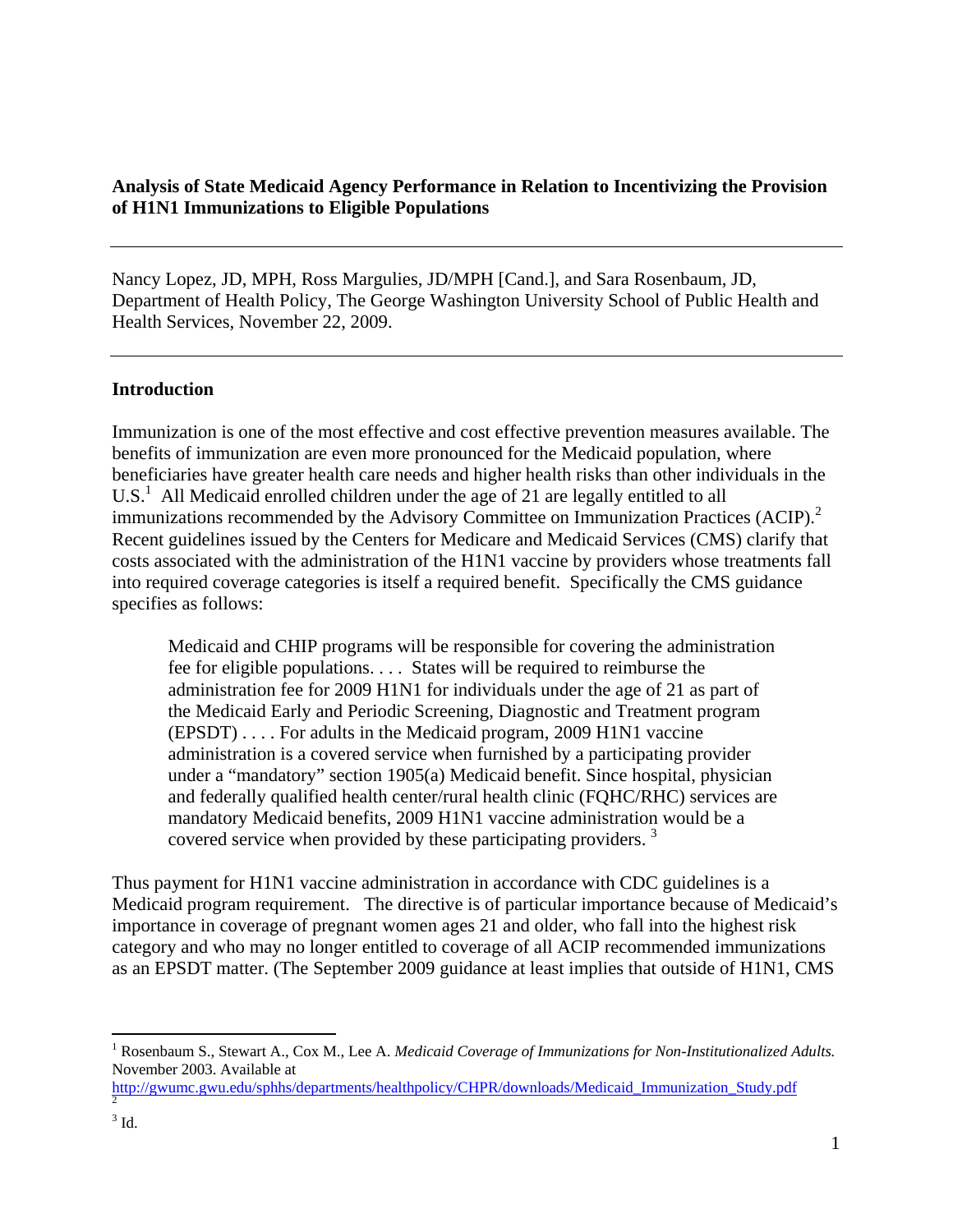interprets current Medicaid law as according states discretion over whether to cover and pay for the administration of other CDC recommended vaccines).

The question thus becomes the extent to which state Medicaid agencies have translated this CMS guidance into clear information for participating providers clarifying payment for costs associated with the administration of H1N1 vaccines. This clarification may be particularly important in states that do not otherwise cover and pay for recommended immunizations as part of treating adult patients.

# **Methodology**

Data collected for this study included reviewing state Medicaid agency websites, specifically provider updates, news letters, bulletins, or alerts for each individual state. The review focused on (a) information regarding the availability of Medicaid reimbursement of the administration of the H1N1 vaccine; and (b) information regarding Medicaid reimbursement of the administration of the H1N1 vaccine in the "provider information" section at the state website. These sites are used by Medicaid providers to receive updated information on coverage and payment.

Collection of this information was compiled via internet research of the following websites: each individual state's Medicaid Program website using the search terms "Medicaid program," "Medicaid H1N1" and "Medicaid Provider". States with information that expressly explains that H1N1 vaccine administration is covered and paid were marked as yes; those states that did not so expressly indicate were marked as "no."

Supplemental data was also collected through a survey of Primary Care Association (PCA) Directors and Emergency Management Coordinators representing federally qualified health centers. FQHCs collectively treat approximately 1 in 9 Medicaid recipients. PCAs were asked the following question:

#### *Have health centers received communications from their State Medicaid agencies clarifying that they will get paid for administering the H1N1 vaccine even though the vaccine is free?*

The information received from states was compiled into a chart and researchers used this data to supplement the determination as to whether or not that state would qualify as appropriately and effectively communicating with their Medicaid providers. Data are limited to the date in which the information was received (state Medicaid agencies may have communicated with providers after our survey was conducted) and to the extent to which state PCAs were aware of their state Medicaid agency's communication with Medicaid providers.

From the master research, a summary table was created (see Summary Table 1) compressing all the data into a chart addressing the query of whether the state Medicaid agency expressly relayed to providers the information that Medicaid reimburses administration of the H1N1 vaccine during this current period of public health emergency:

Each state received the following coding: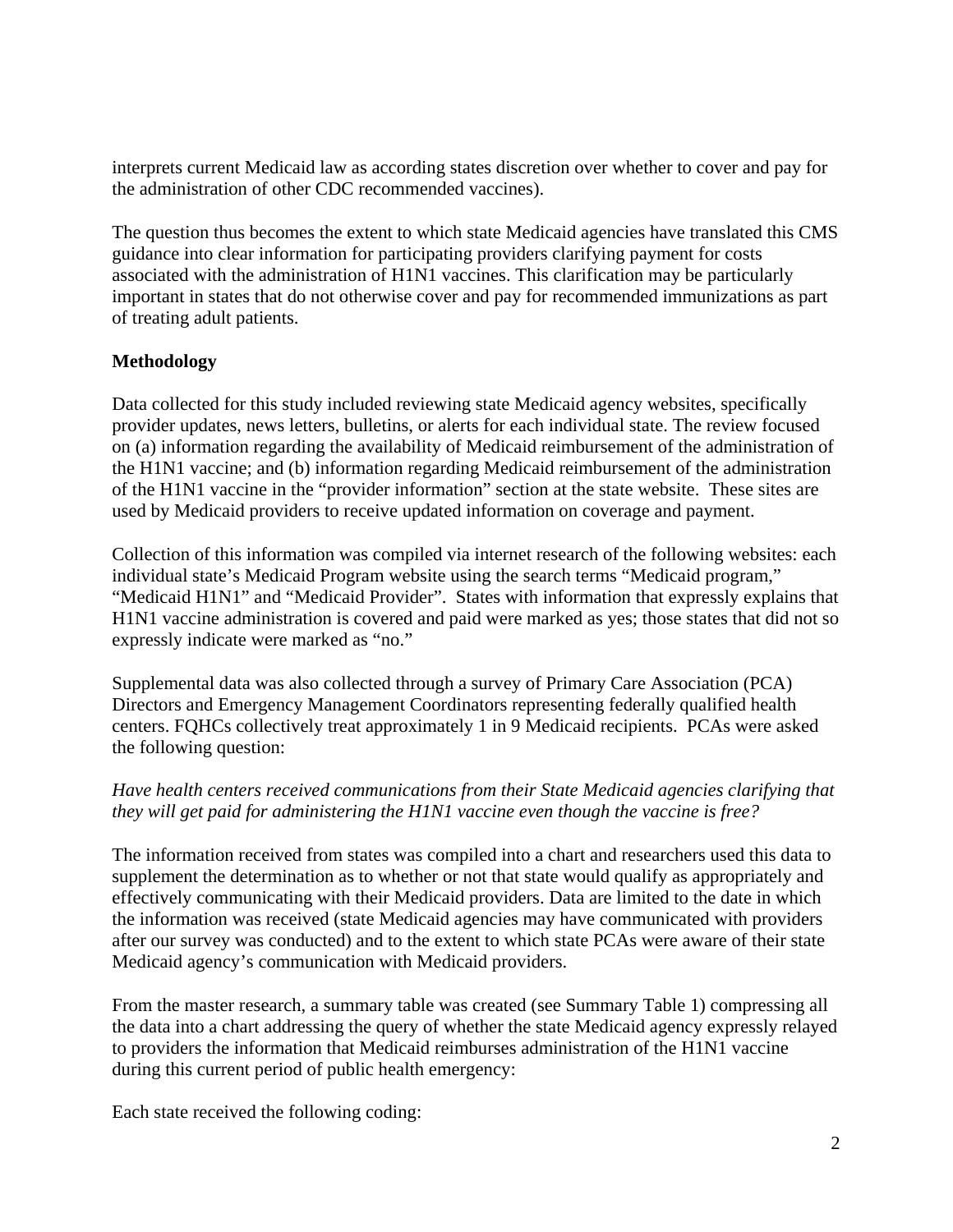- 0 points if the state's Medicaid agency website did not expressly convey to providers that Medicaid will reimburse the administration costs of the H1N1 vaccine.
- 1 point if the state's Medicaid agency website expressly conveyed to providers that Medicaid will reimburse the administration costs of the H1N1 vaccine.

# **Key Findings:**

- 39 States and the District of Columbia relayed to their Medicaid providers that the administration cost of the H1N1 vaccine is reimbursed by Medicaid.
- 11 States did not adequately relay administration cost reimbursement information.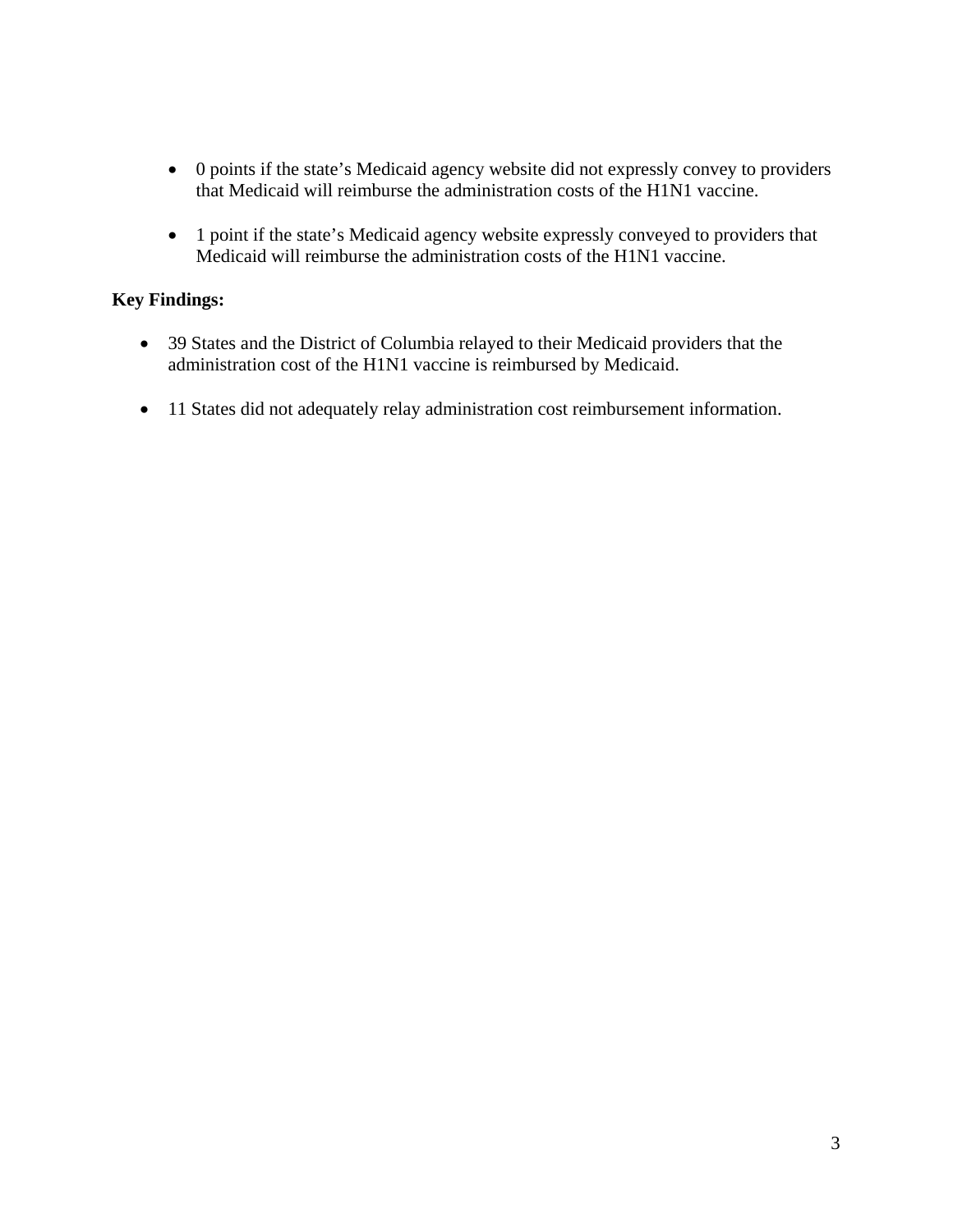# **Table 1: Analysis of the extent to which state Medicaid agencies have relayed the CMS missive to Medicaid providers that Medicaid will pay and cover the H1N1 vaccine administration fee for eligible populations.**

| 39 States and D.C. have posted information on payment                         | 11 States and D.C. have NOT posted information on                                                  |
|-------------------------------------------------------------------------------|----------------------------------------------------------------------------------------------------|
| for H1N1 vaccine administration when furnished by                             | payment for H1N1 vaccine administration when<br>furnished by mandatory providers at their Medicaid |
| mandatory providers at their Medicaid program provider<br>websites (1 point). | program provider websites (0 points).                                                              |
|                                                                               |                                                                                                    |
| Arizona <sup>1</sup>                                                          | Alabama <sup>41</sup>                                                                              |
| Arkansas <sup>2</sup>                                                         | Alaska <sup>42</sup>                                                                               |
| California <sup>3</sup>                                                       | Connecticut <sup>43</sup>                                                                          |
| Colorado <sup>4</sup>                                                         | Kentucky <sup>44</sup>                                                                             |
| Delaware <sup>5</sup>                                                         | Maine <sup>45</sup>                                                                                |
| District of Columbia <sup>6</sup>                                             | New Hampshire <sup>46</sup>                                                                        |
| Florida <sup>7</sup>                                                          | Ohio <sup>47</sup>                                                                                 |
| Georgia <sup>8</sup>                                                          | Rhode Island <sup>48</sup>                                                                         |
| Hawaii <sup>9</sup>                                                           | South Dakota <sup>49</sup>                                                                         |
| Idaho <sup>10</sup>                                                           | Utah <sup>50</sup>                                                                                 |
| [Illinois <sup>11</sup> ]                                                     | Wyoming <sup>51</sup>                                                                              |
| Indiana <sup>12</sup>                                                         |                                                                                                    |
| Iowa <sup>13</sup>                                                            |                                                                                                    |
| Kansas <sup>14</sup>                                                          |                                                                                                    |
| Louisiana <sup>15</sup>                                                       |                                                                                                    |
| Maryland <sup>16</sup>                                                        |                                                                                                    |
| Massachusetts <sup>17</sup>                                                   |                                                                                                    |
| Michigan <sup>18</sup>                                                        |                                                                                                    |
| Minnesota <sup>19</sup>                                                       |                                                                                                    |
| Mississippi <sup>20</sup>                                                     |                                                                                                    |
| Missouri <sup>21</sup>                                                        |                                                                                                    |
| Montana <sup>22</sup>                                                         |                                                                                                    |
| Nebraska <sup>23</sup>                                                        |                                                                                                    |
| Nevada <sup>24</sup>                                                          |                                                                                                    |
| New Jersey <sup>25</sup>                                                      |                                                                                                    |
| New Mexico <sup>26</sup>                                                      |                                                                                                    |
| New York <sup>27</sup>                                                        |                                                                                                    |
| North Carolina <sup>28</sup>                                                  |                                                                                                    |
| North Dakota <sup>29</sup>                                                    |                                                                                                    |
| Oklahoma <sup>30</sup>                                                        |                                                                                                    |
| Oregon $31$                                                                   |                                                                                                    |
| Pennsylvania <sup>32</sup>                                                    |                                                                                                    |
| South Carolina <sup>33</sup>                                                  |                                                                                                    |
| Tennessee <sup>34</sup>                                                       |                                                                                                    |
| Texas <sup>35</sup>                                                           |                                                                                                    |
| Vermont <sup>36</sup>                                                         |                                                                                                    |
| Virginia <sup>37</sup>                                                        |                                                                                                    |
| Washington <sup>38</sup>                                                      |                                                                                                    |
| West Virginia <sup>39</sup>                                                   |                                                                                                    |
| Wisconsin <sup>40</sup>                                                       |                                                                                                    |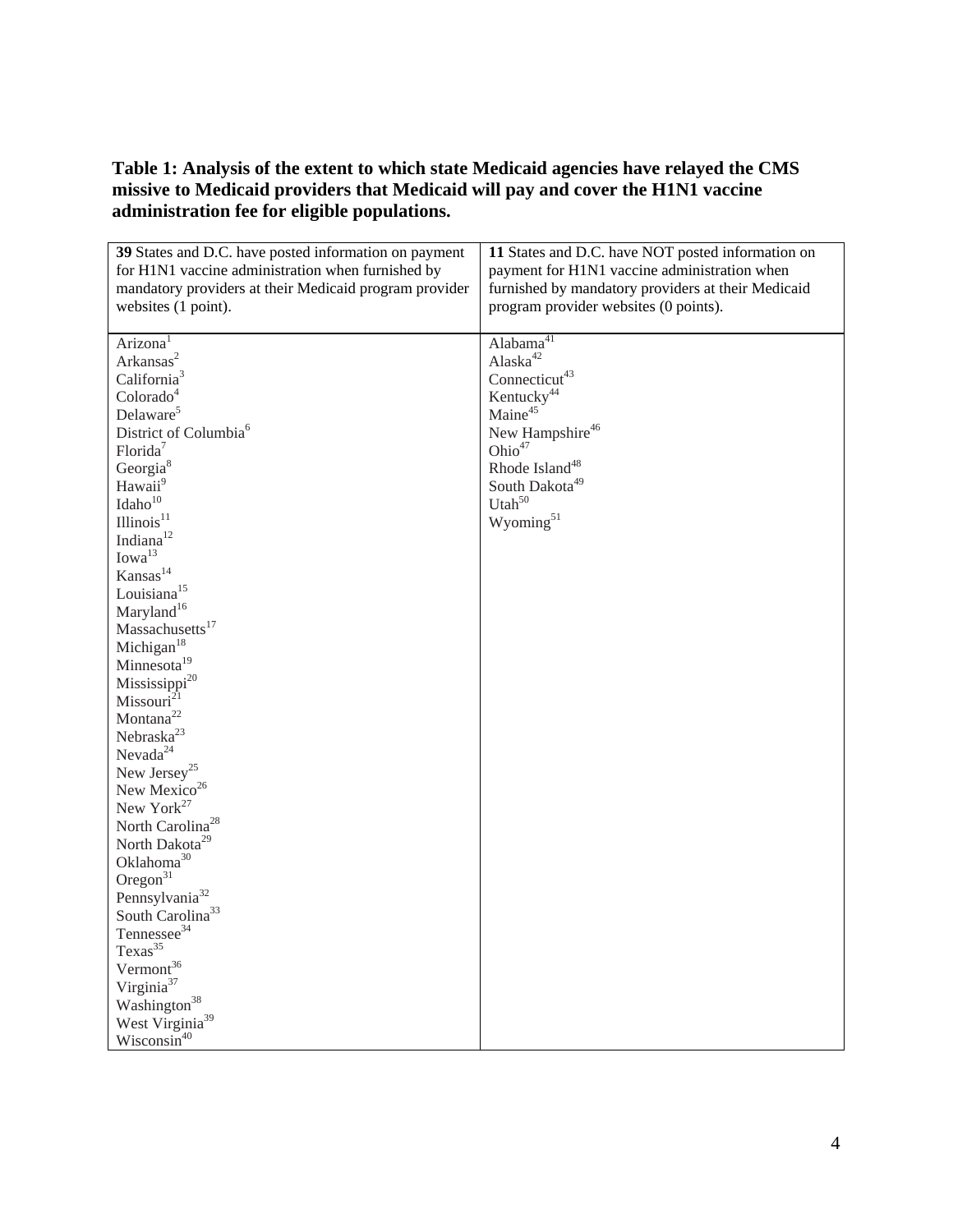- <sup>3</sup> See http://files.medi-cal.ca.gov/pubsdoco/publications/bulletins/reh/rehbull\_e.asp
- See

 $\overline{a}$ 

 $<sup>7</sup>$  See</sup>

- 
- 
- 

0209\_v1.2\_295280\_7.pdf and http://www.michigan.gov/documents/mdch/MSA\_09-50-Final\_293338\_7.pdf 19 See

http://www.dhs.state.mn.us/main/idcplg?IdcService=GET\_DYNAMIC\_CONVERSION&RevisionSelectionMethod=Lat estReleased&dDocName=dhs16\_136660#P105\_7047<br><sup>20</sup> See https://msmedicaid.acs-inc.com/all\_late\_breaking\_news.pdf

- 
- 
- 
- 
- 
- 
- 
- 
- 
- 
- 
- 

<sup>21</sup> See http://www.dss.mo.gov/mhd/providers/pdf/bulletin32-19 2009oct27.pdf<br>
<sup>22</sup> See http://medicaidprovider.hhs.mt.gov/pdf/physician100709.pdf<br>
<sup>23</sup> See http://www.hhs.state.ne.us/med/pbpb939.pdf<br>
<sup>24</sup> See https://www.h

33 See http://www.dhhs.state.sc.us/Internet/pdf/BulletinH1N1Vaccine.pdf<br>34 See http://www.bcbst.com/providers/news/Provider\_Notice\_Influenza\_SeasonUpdate\_RX\_09252009v3.pdf and https://twis.tn.gov/twisprod/happenings/myArticles.asp?nid=75<br>
See http://www.tmhp.com/txtlstvw.aspx?LstID=abd85699-f156-4844-977e-b2f533caca65<br>
See http://www.tmedicaid.com/Downloads/bulletins/Advisory%20October%202009.pd

- 
- 
- 

09%20H1N1%20Vaccine%20Pre%20Registration.pdf

http://www.medicaid.alabama.gov/documents/News/ALERTS\_2009/ALERT\_09-18\_\_H1N1\_Vaccines\_10-29-09.pdf . Note, however, according to our survey of state PCA Directors, Alabama PCA did indicate that they believed providers had been notified in some way.

<sup>1</sup> <sup>1</sup> See http://www.azahcccs.gov/shared/Downloads/News/AHCCCCSFluLetter2009.pdf<br><sup>2</sup> See https://www.modicaid.state.or.us/Download/provider/amprod/coarcharea/Official

See https://www.medicaid.state.ar.us/Download/provider/amprcd/searcharea/OfficialNotices/DMS-09-A-2.pdf

http://www.colorado.gov/cs/Satellite?blobcol=urldata&blobheader=application%2Fpdf&blobkey=id&blobtable=Mungo Blobs&blobwhere=1251601946490&ssbinary=true

<sup>5</sup> See http://www.dmap.state.de.us/downloads/bulletins/H1N1.2.pdf

See https://www.dc-medicaid.com/dcwebportal/documentInformation/getDocument/1394 <sup>7</sup>

http://portal.flmmis.com/FLPublic/Provider\_ProviderSupport/Provider\_ProviderSupport\_ProviderAlerts/tabId/43/Defaul t.aspx

<sup>8</sup>

<sup>&</sup>lt;sup>8</sup> See http://www.mag.org/pdfs/h1n1\_medicaid\_100709.pdf<br>9 See http://hawaii.gov/health/about/healthalerts/MedAdvisory\_NovelH1N1VaxUpdate1\_3Sep09.pdf

bleve http://healthandwelfare.idaho.gov/LinkClick.aspx?fileticket=ll4hctVUPsM%3d&tabid=267&mid=1975<br>
19 See http://www.hfs.illinois.gov/assets/100109n.pdf<br>
19 See http://www.imdianamedicaid.com/ihcp/Banners/BR200942.pdf<br>
1

http://www.michigan.gov/documents/mdch/Questions\_and\_Answers\_on\_2009\_H1N1\_Vaccine\_Financing\_FINAL\_10

<sup>&</sup>lt;sup>40</sup> See <u>https://www.forwardhealth.wi.gov/kw/pdf/2009-73.pdf</u><br><sup>41</sup> Alabama only notified pharmacy providers. See